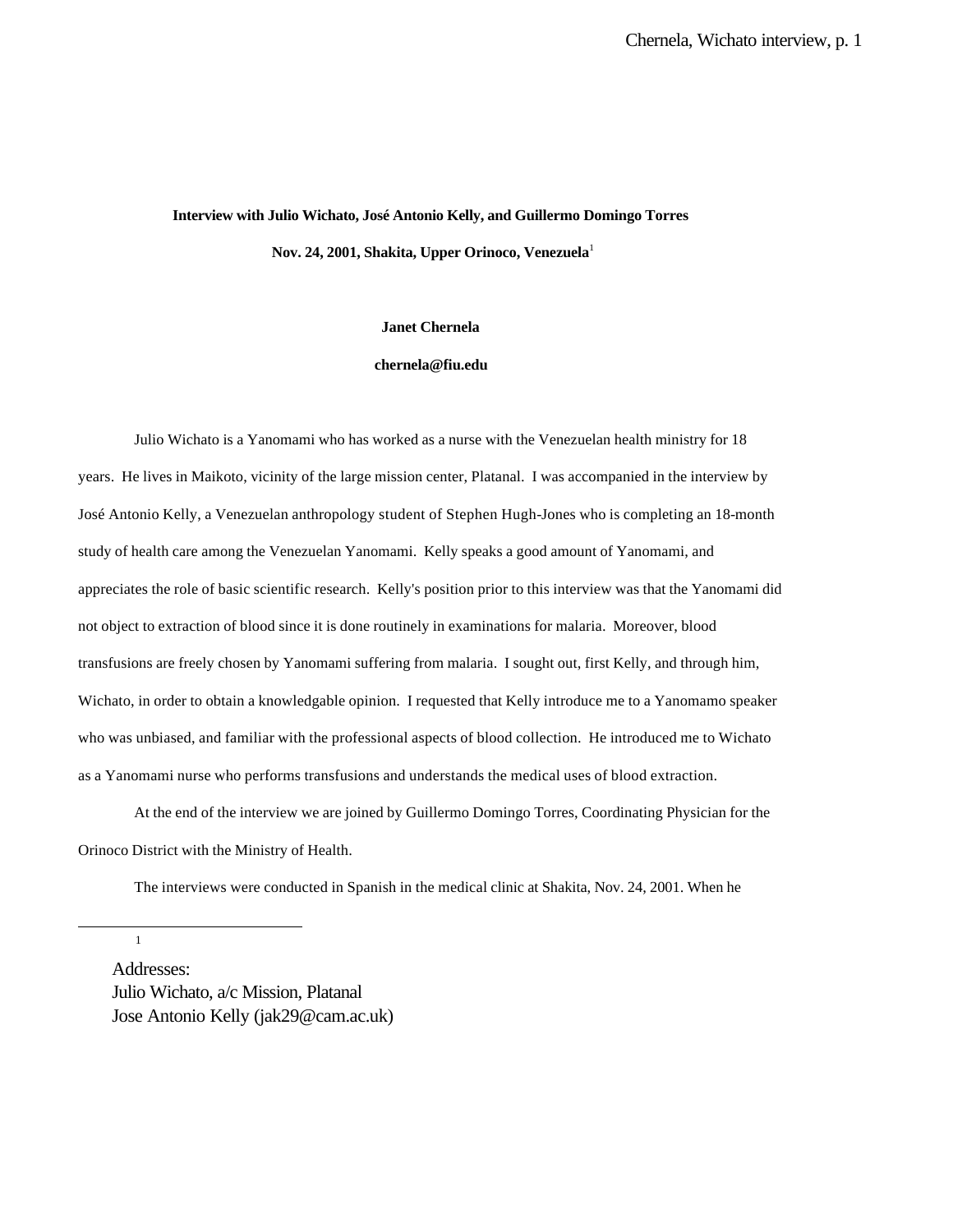thought it necessary, Kelly translated or clarified a question in Yanomami. I begin with transcription in shorthand and later shift to tape.

Transcribing with note pad (see ahead for taping):

Kelly: I first heard about this book in Ocama. It was in the sermon. Nobody really paid attention. People of Ocama had very little to do with Chagnon. I don't see this being an issue for the Yanomami. Most people don't know about the book or the Commission. If something good can come from the blood samples, that would be good. Malaria is a problem here. If you want to treat it you need to be able to carry out continuous blood analyses. The conditions here are nurturing resistant varieties [of mosquitos, the vetors of malaria]. Unless you have an active voice saying "We want them back," I see no reason for returning the samples. People also willingly submit themselves to blood transfusions in the hospital [in severe cases of malaria]. I have never noticed any trouble associated with blood collection.

Janet: Do you know a Yanomami who practices blood extraction and transfusion and who is not part of a faction who might be willing to be interviewed?

Kelly: I know two. One is Wichato, an older nurse from Platanal.

I ask to meet Wichato and we go to speak to him. The first part of the interview I note on paper in shorthand (it is the last evening of the meeting and all my audio tapes are used). When the interview seems important enough, I seek Fernando, who lends his video camera. It is night; we use the video camera for its audio recording capability.

## From notes:

Wichato: I was young when Chagnon came. I barely remember. Janet: What did you learn about this? Wichato: I heard that he took all the blood. Kelly: How much? A slide's worth? Wichato: He used vials. Kelly: What's the problem? You collect blood also -- do you not?

Wichato: The problem is that they studied it and didn't send us the results. If they help us it's different.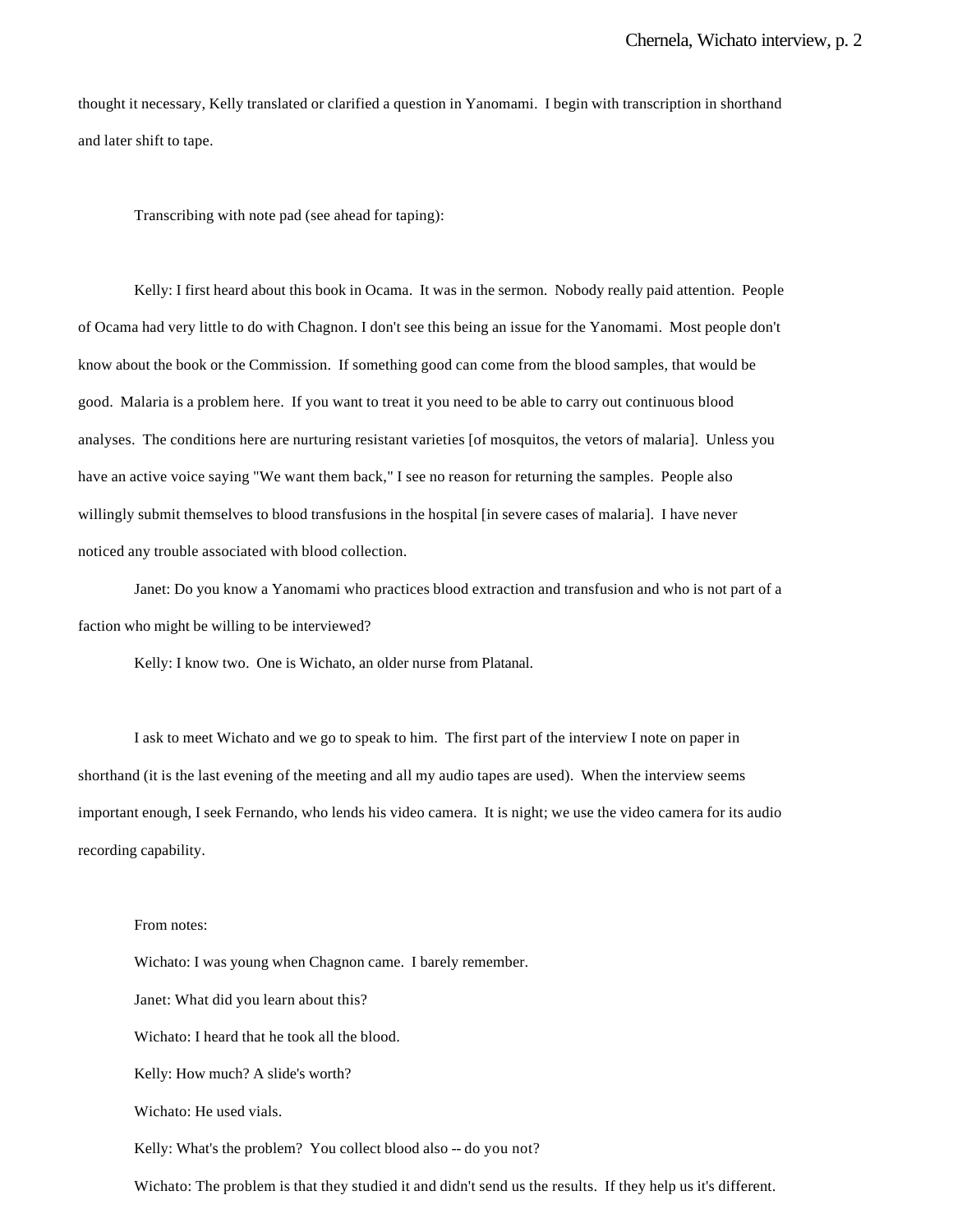Is this blood from a person or an animal?! [note similar phrasing by Kopenawa and Seripino]

Kelly: When people go to Ayucucho to get a blood transfusion what happens to the blood?

Wichato: I don't know. Maybe they save it.

Kelly: Do they send the results?

Wichato: No.

Kelly & Janet: And you don't object to that?

Wichato: No. But that is to help us.

Janet: What is your view of this case? What should be done? What do you think?

Wichato: They can never use this blood. They can never study it. They should send the results or

destroy it or send it back. But they cannot study it. Never.

Janet: Did you know Patrick?

Wichato: No, but Alfredo did.

At this point I realize that the interview must be taped. Although we are out of audio tapes, we must find

a way to tape the interview. We borrow a video camera from Fernando.

## **TAPING**:

Janet: What is your name?

Wichato: Julio Wichato

Janet: And you are a nurse? From where?

Wichato: I am a nurse from Platanal.

Janet: How long have you worked as a nurse?

Wichato: Eighteen years.

Janet: Where were you born?

Wichato: I am not from there [Platanal]. I am from another community -- from Kuyuko Kayateri above Ocamo. My father liked fighting [peleando], fight, fight -- so when he got tired of fighting we settled over there when I was still young. Also, I didn't know my mother. So we went to Platanal.

Janet: When you say he got tired of "peleando" what do you mean? [The Spanish verb pelear can be used to indicate play or fight.]

Wichato: Fighting with clubs -- Xeu.

Janet: Do you remember the time when Chagnon was here?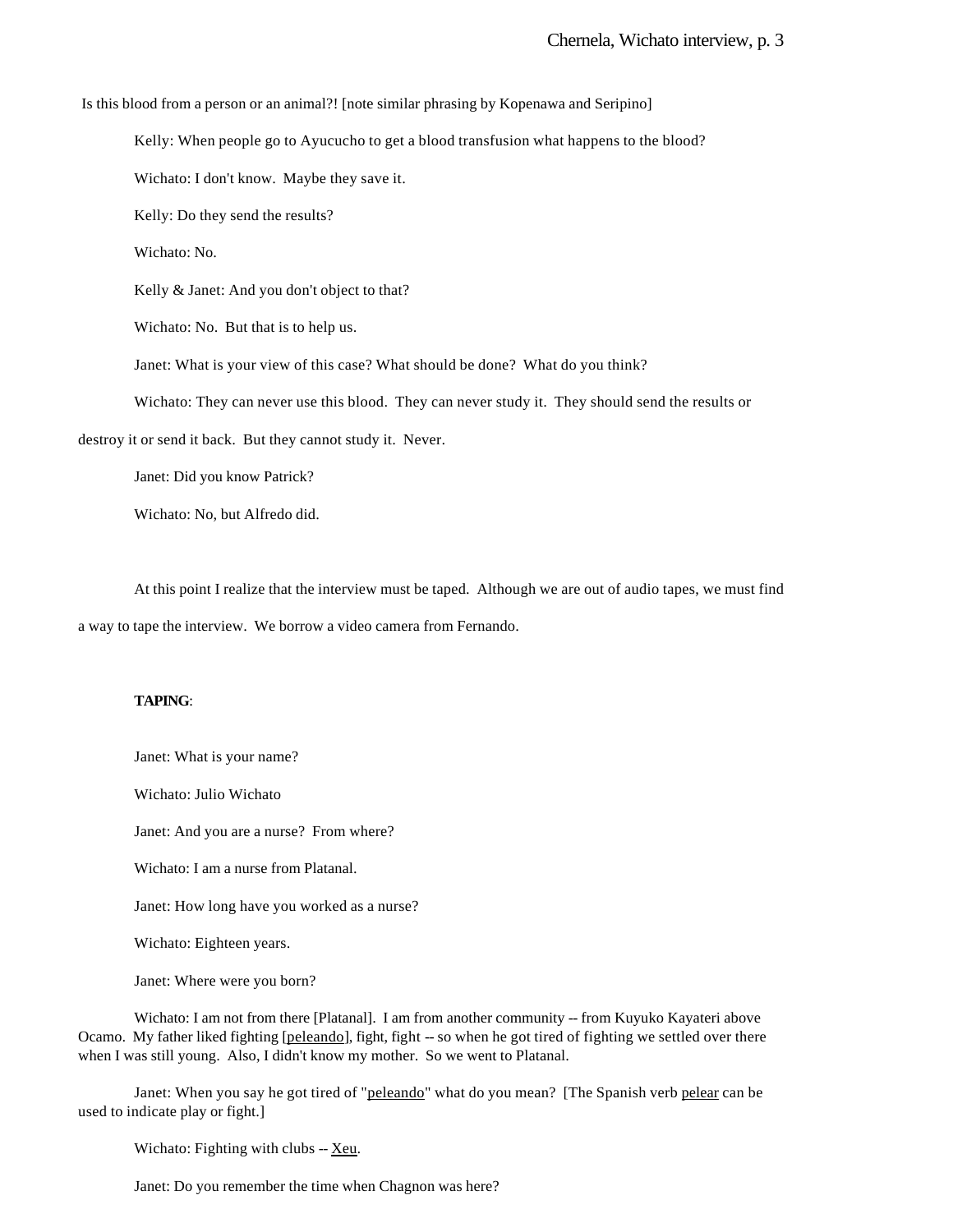Wichato: I was about ten or eleven.

Janet: so you never saw him?

Wichato: Yes, I saw him when I was eighteen. He contracted a plane to where he always went -- over there near the Rio Nuna in Torita. He contracted a helicopter. The pilot knew me and I had no way to get there. So he said, let's go. He took me [to the helicopter] and there was Chagnon. We got to Ocamo. He said he was tired. He took me to Siapa...we went...there was a VERY large shabono. "Let's go down here" [he said]. The helicopter was BIG -- it blew out houses within twenty meters! So people came out with bows and arrows to shoot the helicopter. Chagnon said to go back down. The pilot said no and went up again. Then Chagnon wanted to go back. ..he ruined the shabono...This is what he was like, Chagnon. He got fuel and we went again. There was Chagnon with his brother-in-law. I knon't know his name. They took me to Akirito to Platanal. They left me and went to Parima.

Janet: Did you know Patrick? Did you speak with him?

Wichato: No. But Alfredo knew him.

Janet: So you weren't there when they extracted the blood?

Wichato: No. They took blood over in Torito. Those people are here. [NOTE: Although they knew our mission, they didn't choose to speak to us.]

Kelly: Will they speak about this?

Wichato: Oh, they're angry.

Janet: How then did you learn about the taking of the blood?

Wichato: The communities from there told us -- we heard about it all the way in Platanal.

Janet: What did they say?

Wichato: That Chagnon took blood -- alot!

Kelly: Was this along time ago?

Wichato:...They say that Chagnon took blood. I heard this. The same day I think that Chagnon vaccinated these people to see if they would die. These people of Torita -- they say that Chagnon vaccinated them to see if the medicine worked or if it was poison. Then he would go. People started to die and Chagnon left. And they died -- all of them!

Janet: Alfredo says this?

Wichato: Yes.

Janet: The same Alfredo that knows Patrick?

Wichato: Yes, he knows him. This is how the story goes. This is what they say.

Kelly: The news from Torito, who told you?

Wichato: I heard all about it when Alfredo told it. Another time Chagnon arrived with the helicopter. Alfredo said you can visit the shabono, but not with the camera. Chagnon got angry. He said, "That was then; this is now." Chagnon got angry.. they arrived in Platanal [at the air strip] -- there was Chagnon with his brotherin-law. There was this old guy also. We don't want photos -- enough! If you have machetes [not quite audible??] take photos. If not, put away your camera.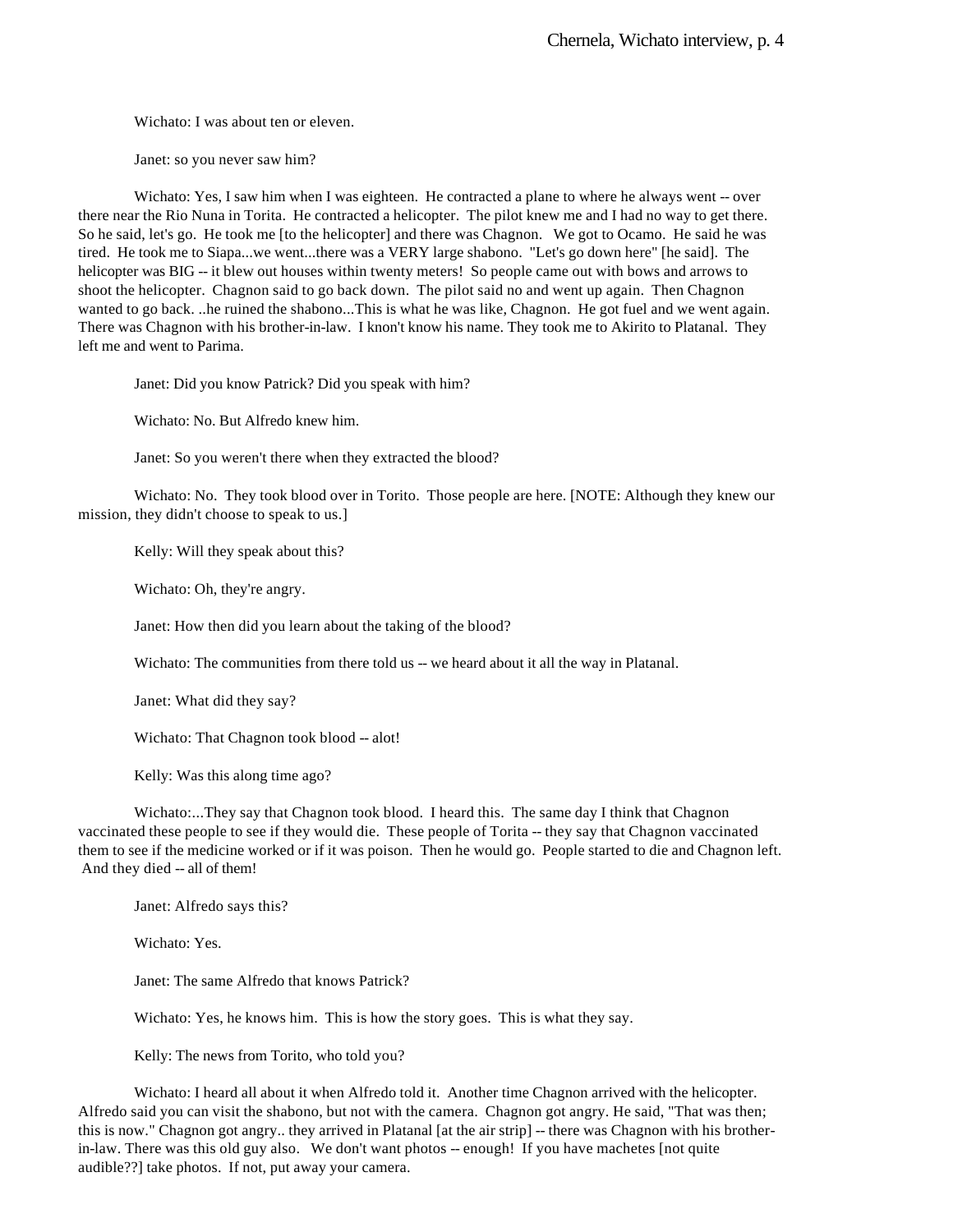Kelly: And he put his camera away?

Wichato: He put it away. He was mad.

Janet: What did the people of Torito say?

Wichato: They don't want Chagnon to return. They know him very well. If he goes back they will shoot him with arrows.

Janet: So no one knows the results [of the blood samples]. And they should? You said earlier they should have returned the results of the samples. You are a nurse. You understand these things; and for you the results are important.

Wichato: It's important that they send the results. They either return them or destroy them. We don't want them to continue studying our blood. [9:52]

Kelly: Why?

Wichato: Because they didn't send us the results. And even if they were to send the results now we would not want them to continue studying with this blood.

Janet: But now it is no longer Chagnon who is studying the blood.

Wichato: Who is it? Other whites?

Kelly: Other whites.

Wichato: Other napu took blood or Chagnon gave it? I ask you -- this blood -- how do they regard it?

Janet: They see it as a source of information about human beings and the differences between different populations -- groups of people. They are interested in investigatory questions about the health of humanity. [14:15]

Wichato: Does this blood run out or is it still frozen in freezers?

Janet: It's still frozen.

Wichato: Has it been frozen all this time?

Janet: Yes. It's in vials, with a couple of drops in each vial.

Wichato: Like slides? Hmmm.

Now Guillermo arrives. [12:12] [interruption....]

Janet: These are younger people -- the students of the first ones. The first died. Before he died he gave over his work -- all of it -- he left it to his students to continue working and studying. [12:49]

[Kelly repeats in Yanomami "to OTHER person -- NOT Chagnon"]

Kelly: Chagnon had worked for this doctor, and when the doctor died, he gave the samples to other students.

Wichato: Not to Chagnon?

Kelly: Not to Chagnon.

Wichato: So this white had the blood. And when the white died -- another white took it to study? [14:10]